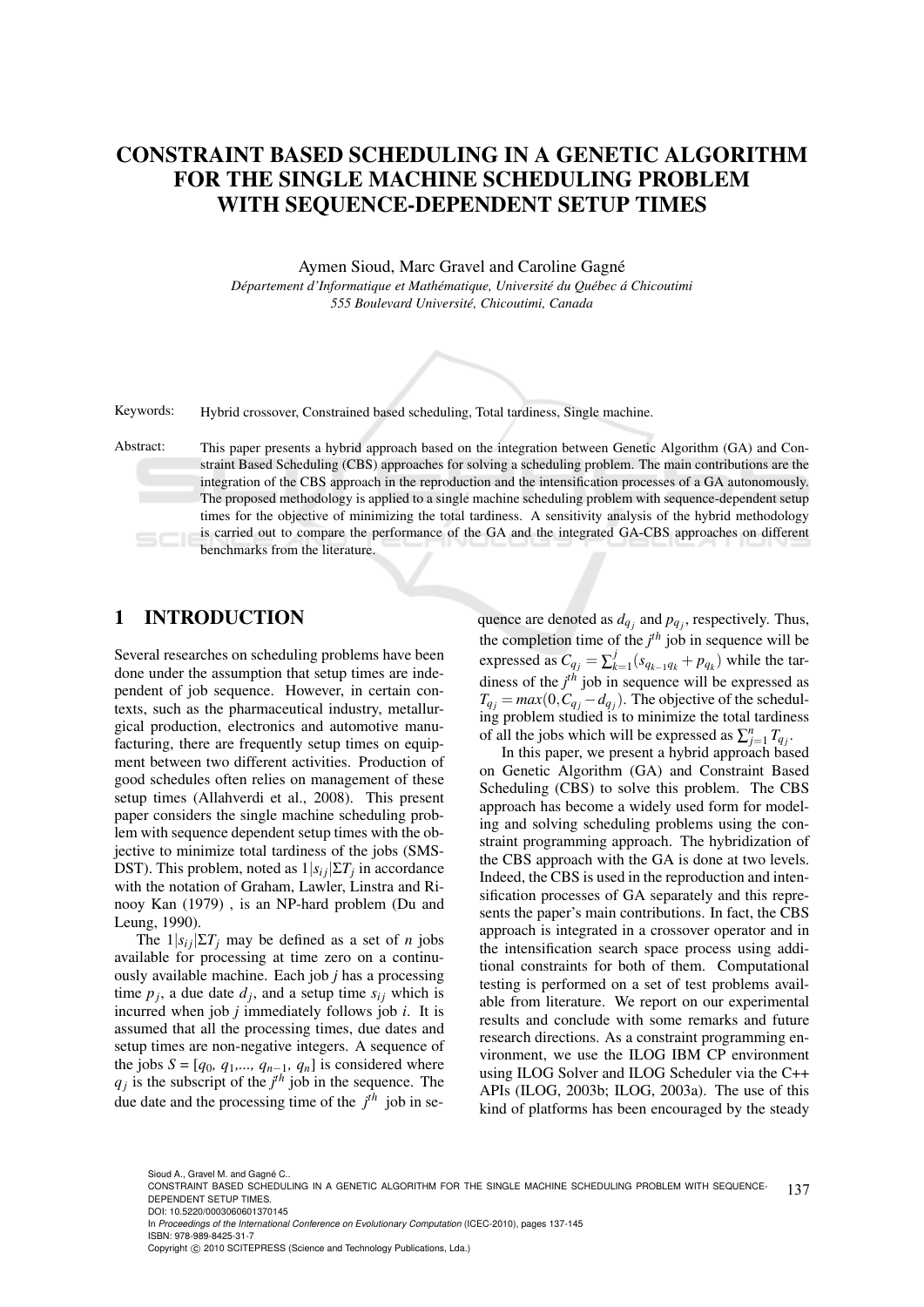improvement of general purpose solvers over the past decade. Such solvers have become significantly more effective and robust (Yunes et al., 2010). Also, the C++ APIs allow users to develop their own strategies for a particular problem. Moreover, this interface enables a better interaction with other applications than the OPL interface (ILOG, 2003b).

# 2 LITERATURE REVIEW

Considering the objective of minimizing the makespan in the basic single machine problem without setup times, any permutation of jobs gives the same makespan. Nevertheless, the addition of the sequence dependent setup times considerably complicates the problem (Allahverdi et al., 2008). This problem with the objective of minimizing the makespan is equivalent to the Travelling Salesman Problem (TSP), which is NP-hard. In addition, this problem is even more difficult when total tardiness is the performance measure and there has been relatively little research reported on it. Furthermore, in presence of sequence dependent setup times, most of the research has focused on either minimizing the sum of setup times or minimizing the sum of job completion times (Allahverdi et al., 2008).

Different approaches have been proposed by a number of researchers to solve the problem. Rubin and Ragatz (1995) proposed a Branch and Bound approach, which quickly showed its limitations. It could solve to the optimality only small instances of benchmark files of 15, 25, 35 and 45 jobs proposed by these authors. Bigras, Gamache and Savard (2008) solved to the optimum all instances proposed by Rubin and Ragatz (1995) using a Branch and Bound approach with linear programming relaxation bounds. They also demonstrated and used the problem's similarity with the time-dependent traveling salesman problem. Such Branch and Bound approach solved some of these instances by more than 7 days. Because this problem is NP-hard, many researchers used a wide variety of metaheuristics to solve this problem such as genetic algorithm (Franca et al., 2001; Sioud et al., 2009), memetic algorithm (Armentano and Mazzini, 2000; Franca et al., 2001; Rubin and Ragatz, 1995), simulated annealing (Tan and Narasimhan, 1997), GRASP (Gupta and Smith, 2006), ant colonies optimization (Gagné et al., 2002; Liao and Juan, 2007) and Tabu/VNS (Gagné et al., 2005). Heuristics such as Random Start Pairwise Interchange (RSPI) (Rubin and Ragatz, 1995) and Apparent Tardiness Cost with Setups (ATCS) (Lee et al., 1997) have also been proposed for solving this problem. For their part, Spina,

Galantucci and Dassisti (2003) introduce a hybrid approach using constraint programming and genetic algorithm sequentially. In this latter case, the authors have considered a real world problem with a maximum of ten jobs.

# 3 THE HYBRID GENETIC ALGORITHM

In their respective works, Rubin and Ragatz (1995) and Sioud, Gravel and Gagné (2009) have shown the importance of relative and absolute order positions for the  $1|s_{ij}|\Sigma T_j$  problem. Thereby, all the used crossover operators into the genetic algorithms from literature maintain the absolute position, or the relative position or both. Indeed, Rubin and Ragatz (1995) used a specific operator which alters the conservation of the absolute and the relative order by generating random sub-sequences of jobs separately for each offspring. Armentano and Mazzini (2000) modified the ERX crossover while Franca, Mendes and Moscato (2001) developed a genetic and a memetic algorithms using the OX crossover. Sioud et al. (2009) proposed RMPX, a new crossover operator which takes greater account of the relative and absolute position job and gives better results than other crossovers.

To reach good results, the presented hybrid genetic algorithm must ensure the preservation of both the relative and the absolute order positions while maintaining diversification during its evolving. In this context, the genetic algorithm and the two hybridization approaches will take this into consideration.

#### 3.1 Genetic Algorithm

Genetic algorithms are methods based upon biological mechanisms such as the genetic inheritance laws of Mendel and the natural selection concept of Charles Darwin, where the best adapted species survive. The basic concepts of GA have been described by the investigation carried out by Holland (1992) who explained how to add intelligence into a program computing with the crossover exchange of genetic material and transfer as a source of genetic diversity. In a GA, a population of individuals or chromosomes incurs a sequence of transformations by means of genetic operators to form a new population. Two main operators are used for this purpose : crossover and mutation. Crossover creates new individuals by combining parts of two individuals and mutation creates new individuals by a small change in a single individual.

Based on the GA proposed by Sioud et al. (2009),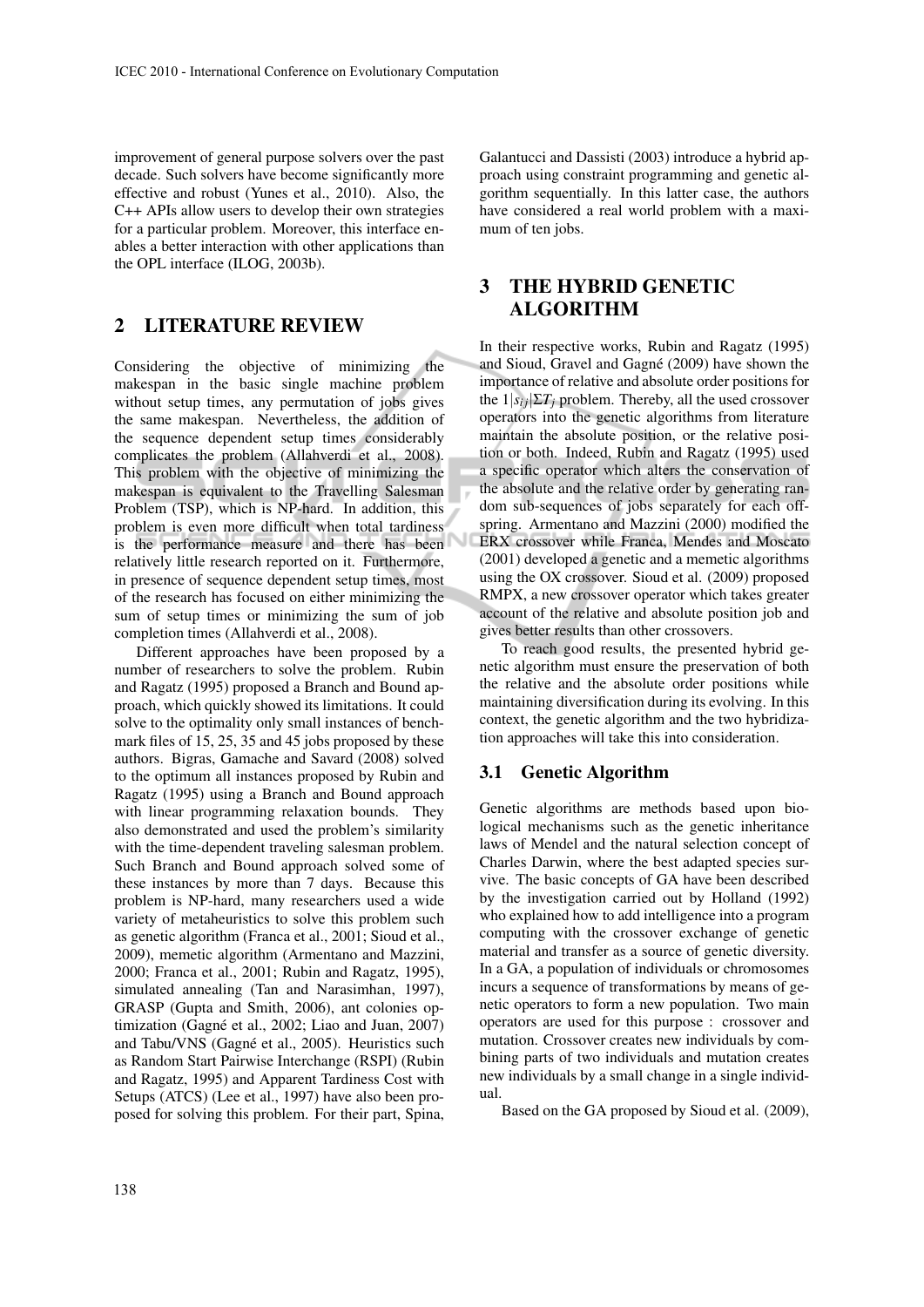we redefine a simple genetic algorithm. A solution is coded as a permutation of the considered jobs. The population size is set to *n* to fit with the considered instance size. The initial population is randomly generated for 60% and also for 20% using a pseudo-random heuristic which favors setup times and promotes a relative order for the jobs. The last 20% is generated using a pseudo-random heuristic which depends on due dates and promotes an absolute order for the jobs. A binary tournament selects the chromosomes for the crossover. The proposed GA uses the OX crossover (Michalewicz, 1996) to generate 30% of offspring and the RMPX crossover (Sioud et al., 2009) to generate the rest of the children population. Both of the OX and RMPX crossover maintain both of the relative and the absolute order positions, but the RMPX crossover seems to give better results. The RMPX crossover can be described in the following steps : (i) two parents P1 and P2 are considered and two distinct crossover points *C1* and *C2* are selected randomly, as shown in Figure 1; (ii) an insertion point  $p_i$  is then randomly chosen in the offspring E as  $p_i = random (n - (C2 -$ *C1))*; (iii) the part [*C1*, *C2*] of P1, shaded in Figure 1, is inserted in the offspring E from  $p_i$ . The insertion is to be done from the position 2 showing in Figure 1; and (iv) the rest of the offspring E is completed from P2 in order of appearance since its first position.



Figure 1: Illustration of RMPX.

The crossover probability *pc* is set to 0.8, i.e. therefore *n\*0.8* offspring are generated at each generation in which a mutation is applied with a probability *pm* equal to 0.3. The mutation consists of exchanging the position of two distinct jobs which are randomly chosen. The replacement is elitist and the duplicates individuals in the population were replaced by chromosomes which are generated by one of the pseudorandom heuristics used in the initialization phase. The stop criterion is set to 3000 generations.

## 3.2 Constraint based Scheduling

Constraint solving methods such as domain reduction and constraint propagation have proved to be well suited for a wide range of industrial applications (Fromherz, 1999). These methods are increasingly combined with classical solving techniques from operations research, such as linear, integer, and mixed integer programming (Talbi, 2002), to yield powerful tools for constraint-based scheduling by adopting them. The most significant advantage of using such CBS is to separate the model from the algorithms which solve the scheduling problem. This makes it possible to change the model without changing the algorithm used and vice versa.

In the recent years, the CBS has become a widely used form for modeling and solving scheduling problems using the constraint programming approach (Baptiste et al., 2001; Allahverdi et al., 2008). A scheduling problem is the process of allocating tasks to resources over time with the goal of optimizing one or more objectives (Pinedo, 2002). A scheduling problem can be efficiently encoded like a constraint satisfaction problem (CSP).

The activities, the resources and the constraints, which can be temporal or resource related, are the basis for modeling a scheduling problem in a CBS problem. Based on representations and techniques of constraint programming, various types of variables and constraints have been developed specifically for scheduling problems. Indeed, the domain variables may include intervals domains where each value represents an interval (processing or early start time for example) and variable resources for many classes of resources. Similarly, various research techniques and constraints propagation have been adapted for this kind of problem.

In Constraint Based Scheduling, the single machine problem with setup dependent times can be efficiently encoded in terms of variables and constraints in the following way. Let *M* be the single resource. We associate an activity  $A_j$  for each job *j*. For each activity  $A_j$  four variables are introduced, *start(A<sub>j</sub>*), *end*( $A_j$ ),  $proc(A_j)$  and  $dep(A_j)$ . They represent the start time, the end time, the processing time and the departure time of the activity  $A_j$ , respectively. The departure time represents the needed setup time of an activity when the latter starts the schedule.

A setup time  $s_{ij}$  is introduced and it is incurred when job *j* immediately follows job *i*. In our case, the setup times are activity related and not resourcerelated. For this purpose, we assign a type to each activity and a lattice to the unary machine. Then, when we calculate the objective function, it is possible to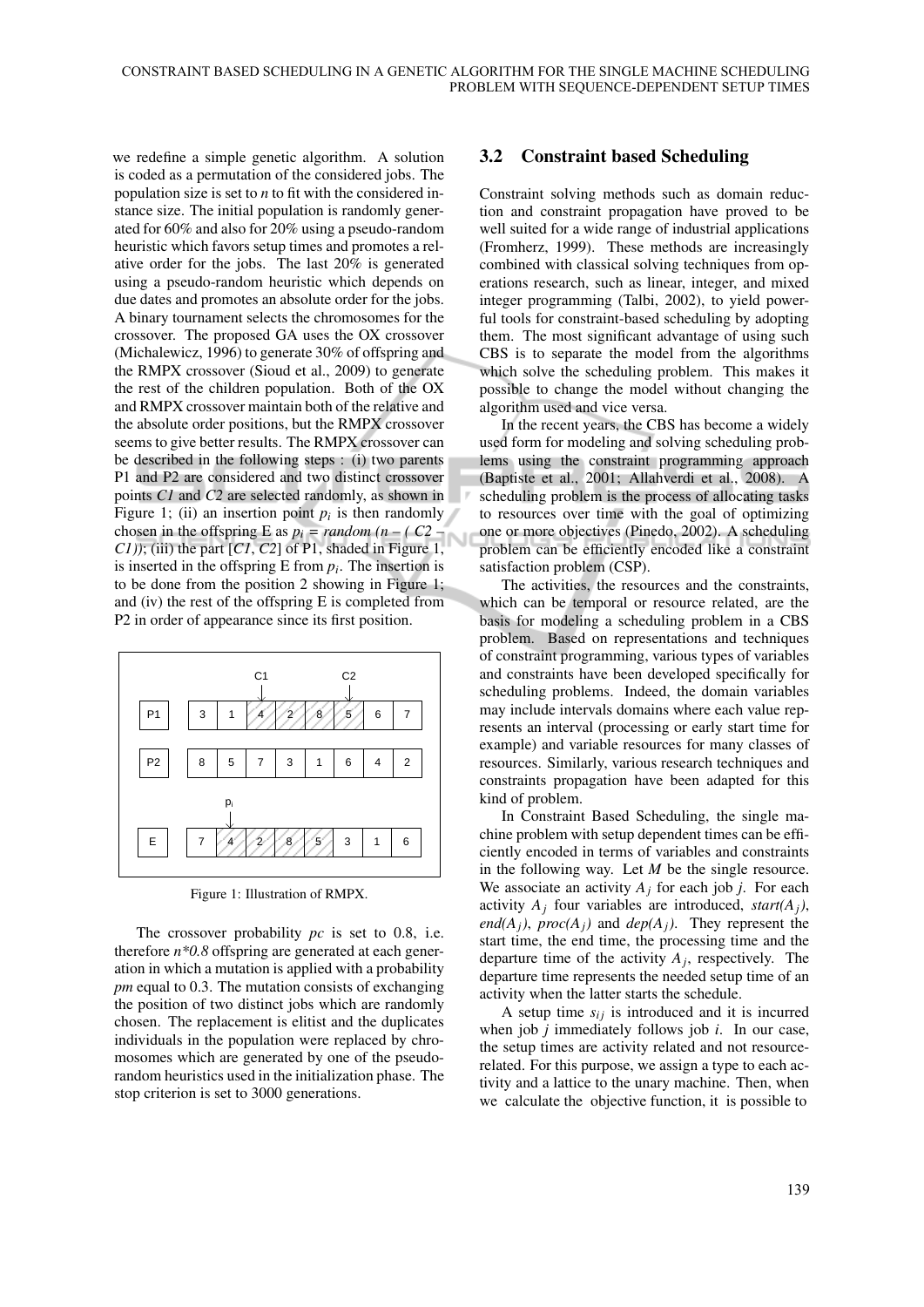

Figure 2: C++ API model for the  $1|s_{ij}|\Sigma T_j$  problem.

associate the transition times between two distinct types of activities. The tardiness criterion is represented by an additional variable *Tard*. Its value is determined by  $Tard = \sum_{A_j=1}^n max(enA_j) - d_{A_j}, 0)$ .

Figure 2 presents the pseudo-code for the  $1|s_{ij}|\Sigma T_j$ problem modeling with the C++ API of ILOG Scheduler 6.0. The main procedure ModelSMSDST calls the two procedures CreateMachine and CreateJob. CreateMachine procedure (lines 3 to 6) uses the class *IloUnaryResource*. This allows handling unary resources, that is to say, a resource whose capacity is equal to one. This resource cannot therefore handle more than one job at a time. The use of the setup times in CBS and also with ILOG Scheduler 6.0 (ILOG, 2003a) indicates that they are resource-related and not activity-related such as is the case in our problem. It is possible to overcome this problem by associating a type for each activity and creating setup times associated with these types. For this purpose, we use the class *IloTransitionParam* which is managing and setting setup times. The setup matrix is then associated to this class which will be related to the unary machine (line 5). Thus, when we calculate the objective function, it is possible to associate the setup times between two distinct types of activities. To model the total tardiness, we must first define a variable *Tard* (line 16). Then we define an array *C* containing the completion times*C<sup>i</sup>* of the different activities times *A<sup>i</sup>* during the research phase (line 15). When we create

the activities in the model, we add a constraint that combines the activities  $A_i$  to the corresponding times  $C_i$  (line 19). After that, we add a constraint which combines the variable *Tard* with the sum of the  $C_i$  in the table  $C$  (line 21). Finally, we add a constraint that minimizes the variable *Tard* (line 22). Thus, we obtain the objective function which will be added to the model.

ILOG Solver (2003) provides several predefined search algorithms named as *goals* and activity selectors. We used the *IloSetTimesForward* algorithm with the *IloSelFirstActMinEndMin* activity selector. The *IloSetTimesForward* algorithm schedules activities on a single machine forward initializing the start time of the unscheduled activities. The activity selector defines the heuristic scheduling variables representing start times, which chooses the next activity to schedule. The *IloSelFirstActMinEndMin* tries first the activity with the smallest start time and in case of equality the activity with the smallest end time. For his part, ILOG Scheduler (2003) provides four strategies to explore the search tree : the default *Depth-First Search* (DFS), the *Slice-Based Search* (SBS) (Beck and Perron, 2000), Interleaved Depth-First Search (IDFS) (Meseguer, 1997) and the *Depth-Bounded Discrepancy Search* (DDS) (Walsh, 1997) which is used in this work.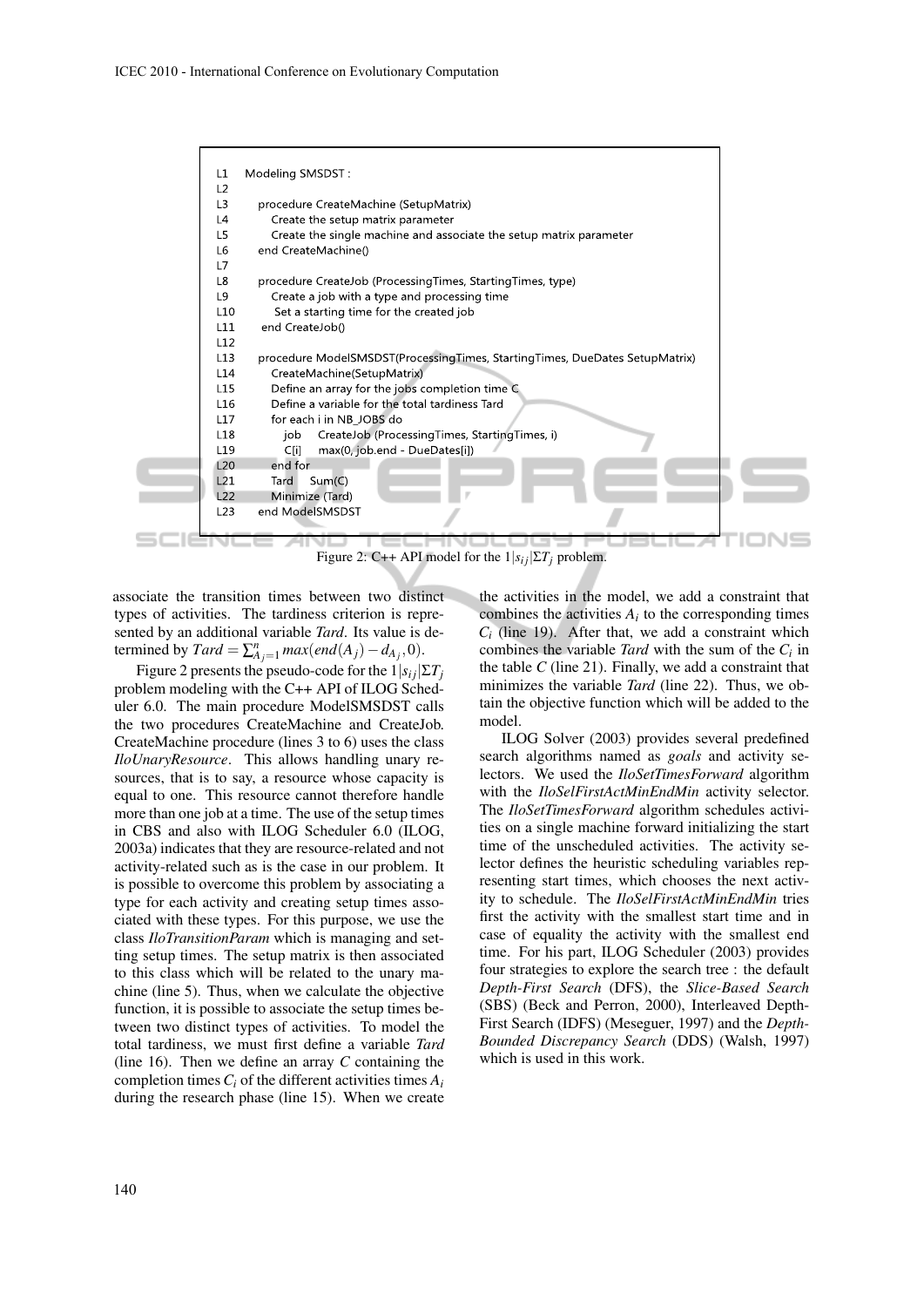### 3.3 Hybrid Approach

The hybridization of an exact method such as the CBS and a metaheuristic such as the GA can be carried out in several ways. Talbi (2002) presents a taxonomy dealing with the hybrid metaheuristics in general. Puchinger and Raidl (2005) and Jourdan, Basseur and Talbi (2009) present a taxonomy for the exact methods and metaheuristics hybridizing. In this paper we present two different approaches of hybridization. The first approach is to integrate the CBS in the GA reproduction phase and more precisely in a crossover operator, while the second approach is to use CBS as an intensification process in the GA.

When we handle a basic single machine model, there is no precedence constraint between activities as is the case in a flow-shop or job-shop where adding constraints improves the CBS approach. The main idea of integrating the CBS in a crossover is to provide to this latter precedence constraints between activities when generating offspring. In this work, we consider only the direct constraints during the crossover. Therefore, the conceived crossover promotes the relative order positions such as the PPX crossover (Bierwirth et al., 1996). The proposed crossover operator is designated *Precedence Constraint Crossover (PCX)* and can be described in the two following steps : *(i)* two parents P1 and P2 are considered and the precedence constraints between activities concurrently in both parents are kept, as shown in Figure 3; and *(ii)* the CBS approach tries to solve the problem while adding the precedence constraints built in the previous step and an upper bound consisting of the objective function value of the best parent. The upper bound is added to discard faster bad solutions when branching during the solver process. As a reminder, the ILOG Solver uses a Branch and Bound approach to solve a problem (ILOG, 2003b). In the case of Figure 3, the two precedence constraints (4 before 6) and (7 before 5) are added to the model and will be propagated. Thus, these two constraints, preserve the relative positions of the pairs of activities  $(4,6)$  and  $(7,5)$ . E1, E2 and E3 represent three potential offspring where the two precedence constraints (4 before 6) and (7 before 5) are preserved. Then, if the two selected parents are "good" solutions, preserving the relative order could in turn generate also "good" solutions. Finally, if no solution is found by the PCX crossover, the offspring is generated by one of the pseudo-random heuristics used in the initialization phase. The PCX crossover will be done under probability  $p_{PCX}$ .

Integrating an intensification process in a genetic algorithm has been applied successfully in several fields. The incorporation of heuristics and/or other

methods, i.e. an exact method such as the CBS approach, into a genetic algorithm can be done in the initialization process to generate well-adapted initial population and/or in the reproduction process to improve the offspring quality fitness. Following this latter reasoning, the strategy proposed in this paper is based on the intensification in specific space search areas. However, we can find in literature only few papers dealing with such hybridization (Puchinger and Raidl, 2005; Talbi, 2009).



Figure 3: Illustration of PCX.

In the same vein of the PCX conservation precedence constraints, an intensification process is applied by giving a generated offspring to the CBS approach and fixing a block of  $\alpha$  positions. Thus, the absolute order position will be preserved for these fixed positions while the relative order position will be preserved for the other activities. Indeed, the activities on the left of the fixed block will be scheduled before this late block, while the activities on the right will be scheduled after this block. The fixed block size should be neither too large nor too small : if its size is too large, the CBS approach will have no effect and if its size is too small the CBS approach will consume more time to find a better solution. Thereby, at each time this intensification is done,  $\alpha$  continuous positions are fixed with  $0.2^*n \prec \alpha \prec 0.4^*n$ . We use to this end two different procedures based on the CBS approach. The first one, noted as IP*TARD*, selects a generated offspring and tries to solve the problem using the CBS approach which minimizes the total tardiness described above while adding an upper bound consisting of the objective function value of this offspring. So as a result, the CBS approach may return a better solution when scheduling separately the activities on the left and the right of the fixed block activities.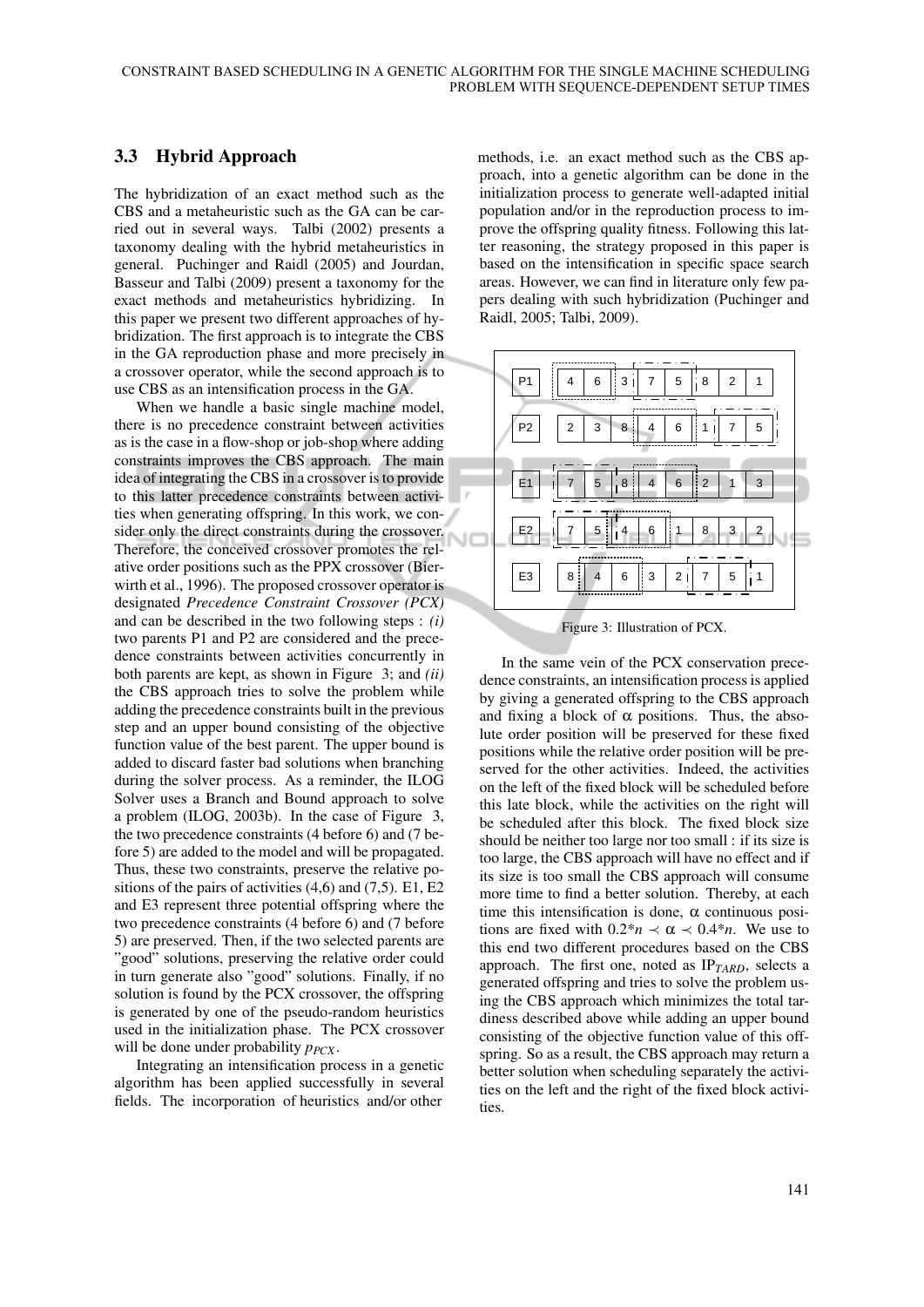Using the similarity of the studied problem with the time-dependent traveling salesman problem (Bigras et al., 2008), the second intensification procedure, noted as  $IP_{TSP}$ , works like  $IP_{TARD}$  but in this case the CBS approach minimizes the makespan. The makespan optimization aims to minimize the setup times and then, in some specific configurations, will give promising solutions under total tardiness optimization otherwise explore a different areas search space. The makespan criterion is represented by an additional variable Makespan. Its value is determined by *Makespan* =  $\sum_{A_j=1}^{n} max(enA_j))$ . The model minimizing the makespan is similar to that in Figure 2. Indeed, we just delete the declaration of the array C at line 15 and define an activity Makespan with time processing equal to 0 at line 16. Then, a constraint stating that all jobs must be completed before the Maskespan start time is added in the for loop. Finally, lines 19 and 21 are removed and line 22 minimizes in this case the Makespan end time.

Thereby, an offspring is selected with a tournament under probability  $p_{IP}$  and then, one of the two intensification procedures IP*TARD* and IP*T SP* is chosen under probability  $p_{cin}$  to be applied on this offspring. Figure 4 illustrates the intensification process based on the CBS approach. At each generation, an offspring is selected under probability  $p_{IP}$  with tournament selection. After fixing  $\alpha$  positions and choosing an intensification procedure, IP*TARD* or IP*T SP* under probability *pcip* , the solver tries to find a solution. If no solution is found the offspring is unchanged.



Figure 4: The intensification process.

# 4 COMPUTATIONAL RESULTS AND DISCUSSION

The benchmark problem set consists of eight instances, each with a number of jobs of 15, 25, 35 and 45 jobs, and it is taken from the work of Ragatz (1993). These instances are available on the Internet at https://www.msu.edu/˜rubin/files/c&ordata.zip. The job processing times are normally distributed with a mean of 100 time units and the setup times are also uniformly distributed with a mean of 9.5 time units. Each instance has three factors which have both high and low levels. These factors are due date range, processing time variance and tardiness factor. The tardiness factor determines the expected proportion of jobs that will be tardy in a random sequence. All the experiments were run on an Itanium with a 1.4 GHz processor and 4 GB RAM. Each instance was executed 5 times and the results presented represent the average deviation with the optimal results of Bigras et al. (2008) . All the algorithms are coded in C++ language under the ILOG IBM CP constraint environment using ILOG Solver and Scheduler via the C++ API (ILOG, 2003b; ILOG, 2003a).

Table 1 compares the results of different approaches. In this table, PRB denotes the instance names and OPT the optimal solution found by the B&B of Bigras et al. (2008). These authors have not given information about the execution time of their approach. They only said that some instances have been resolved after more than seven days. The GA column shows the results average deviation to the optimal solution of the genetic algorithm described in the section 3.1 which gives the best results among all genetic algorithms in the literature without an intensification process (Sioud et al., 2009). The GA average CPU time is equal to 13.4 seconds for the 32 instances. The GA generally obtained fairly good results only for the instances 601, 605, 701 and 705. These instances are low due date range and large tardiness factor. Thus, for this kind of instances, "good" solutions may not generate "good" offspring. Furthermore, considering that the tardy jobs are scheduled at the end of the sequence, it may be sufficient to schedule the other jobs by minimizing the setup times. It is the aim of introducing the  $IP_{TSP}$  intensification procedures.

The CBS column shows the deviations of the CBS approach minimizing the total tardiness defined in Section 3.2. For this approach, the execution time is limited to 60 minutes. It can be noticed that the CBS approach results deteriorate with increasing the instances size and especially for the \*\*4, \*\*5 and \*\*8 instances. The GA<sub>PCX</sub> column shows the average de-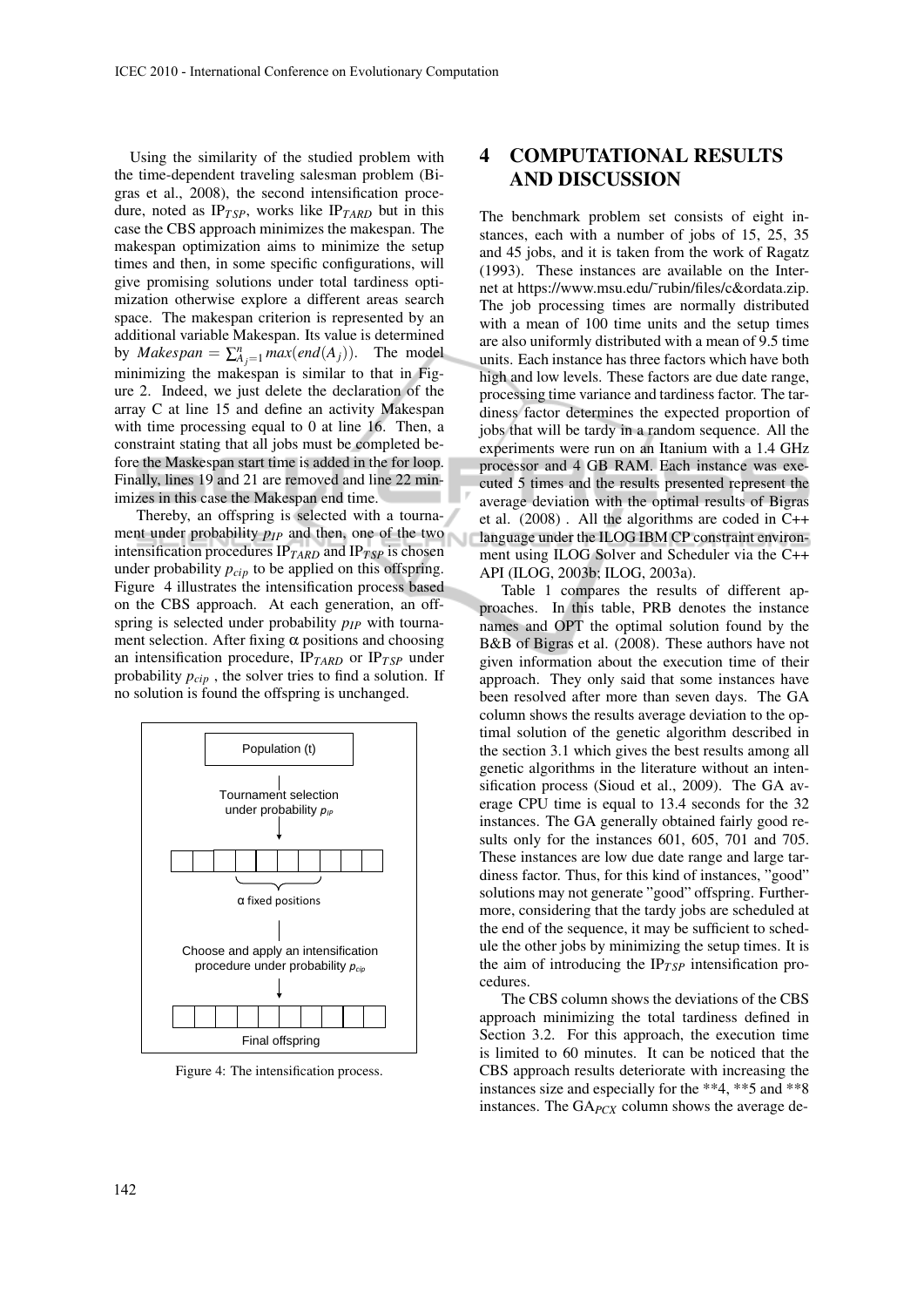|  | <b>PRB</b>       | <b>OPT</b>       | GA               | CBS               | $GA_{PCX}$       | $GA_{IP}$        | $GA_{HYB}$       |  |
|--|------------------|------------------|------------------|-------------------|------------------|------------------|------------------|--|
|  | $\overline{401}$ | 90               | 0.0              | 0.0               | 0.0              | 0.0              | 0.0              |  |
|  | 402              | $\boldsymbol{0}$ | 0.0              | 0.0               | 0.0              | 0.0              | 0.0              |  |
|  | 403              | 3418             | 0.5              | 0.0               | 0.0              | 0.4              | 0.0              |  |
|  | 404              | 1067             | 0.0              | 0.0               | 0.0              | 0.0              | 0.0              |  |
|  | 405              | $\boldsymbol{0}$ | 0.0              | 0.0               | 0.0              | 0.0              | 0.0              |  |
|  | 406              | $\boldsymbol{0}$ | 0.0              | 0.0               | 0.0              | 0.0              | 0.0              |  |
|  | 407              | 1861             | 0.0              | 0.0               | 0.0              | 0.0              | 0.0              |  |
|  | 408              | 5660             | 0.2              | 0.9               | 0.0              | 0.1              | 0.0              |  |
|  | 501              | $\overline{261}$ | $\overline{0.5}$ | 0.4               | $\overline{0.0}$ | $\overline{0.5}$ | $\overline{0.0}$ |  |
|  | 502              | $\mathbf{0}$     | 0.0              | 0.0               | 0.0              | 0.0              | 0.0              |  |
|  | 503              | 3497             | 0.2 <sub>1</sub> | 2.5               | 0.0              | 0.3              | 0.0              |  |
|  | 504              | $\boldsymbol{0}$ | 0.0              | 0.0               | 0.0 <sub>1</sub> | 0.0              | 0.0              |  |
|  | 505              | $\boldsymbol{0}$ | 0.0              | 0.0               | 0.0              | 0.0              | 0.0              |  |
|  | 506              | $\theta$         | 0.0              | 0.0               | 0.0              | 0.0              | 0.0              |  |
|  | 507              | 7225             | 0.7              | 1.8               | 0.0              | 0.7              | 0.0              |  |
|  | 508              | 1915             | 0.0              | 35.8              | 0.0              | 1.8              | 0.0              |  |
|  | 601              | 12               | 169.4            | 41.7              | 6.7              | 7.5              | 3.3              |  |
|  | 602              | $\mathbf{0}$     | 0.0              | 0.0               | 0.0              | 0.0              | 0.0              |  |
|  | 603              | 17587            | 1.8              | 6.5               | $0.8\,$          | 1.1              | 0.2              |  |
|  | 604              | 19092            | 1.8              | 21.1              | 1.1              | 1.3              | 0.6              |  |
|  | 605              | 228              | 13.0             | 122.4             | 2.6              | 3.5              | 0.4              |  |
|  | 606              | $\boldsymbol{0}$ | 0.0              | 0.0               | 0.0              | 0.0              | 0.0              |  |
|  | 607              | 12969            | 1.6              | 17.7              | 0.7              | 1.9              | 0.2              |  |
|  | 608              | 4732             | 1.7              | 156.6             | 0.7              | 1.2              | 0.0              |  |
|  | $\overline{701}$ | $\overline{97}$  | 30.7             | $\overline{20.6}$ | 6.8              | 8.3              | 2.1              |  |
|  | 702              | $\boldsymbol{0}$ | 0.0              | 0.0               | 0.0              | 0.0              | 0.0              |  |
|  | 703              | 26506            | 1.9              | 2.8               | 1.2              | 1.8              | 0.9              |  |
|  | 704              | 15206            | 3.4              | 94.8              | 1.6              | 2.1              | 0.5              |  |
|  | 705              | 200              | 33.7             | 72.5              | 6.1              | 6.5              | 2.2              |  |
|  | 706              | $\boldsymbol{0}$ | 0.0              | 0.0               | 0.0              | 0.0              | 0.0              |  |
|  | 707              | 23789            | 2.2              | 20.4              | 1.0              | 1.9              | 0.3              |  |
|  | 708              | 22807            | 2.8              | 50.0              | 1.5              | 2.1              | 1.2              |  |
|  |                  |                  |                  |                   |                  |                  |                  |  |

Table 1: Comparison of different algorithms.

viation of the genetic algorithm in which the crossover operator PCX is integrated. The probability *p<sub>PCX</sub>* is equal to 0.2 and the CBS approach execution time is limited to 15 seconds. The GA*PCX* average time execution is equal to 15.2 minutes for the 32 instances. The first observation is that the GA*PCX* algorithm is always optimal for 15 and 25 jobs instances. It should be noted that the integration of the PCX crossover improves all of the GA results and especially for the instances \*\*1 and \*\*5 where the deviation became less than 7%. For example, the deviation was reduced from 169.4% to 6.7% for the 601 instance. Using the direct precedence constraints allows the PCX crossover to enhance both the GA exploration and the CBS search; and consequently reaching better schedules.

The GA*IP* column shows the average deviation of the genetic algorithm in which we include the IP*Tard* and  $IP<sub>TSP</sub>$  intensification procedures under probability *p<sub>IP</sub>* equal to 0.1. The CBS approach execution time is limited to 20 seconds for the IP<sub>Tard</sub> and IP<sub>TSP</sub>. The GA<sub>IP</sub> average time execution is equal to 16.5 minutes for the 32 instances. The GA*IP* improves most GA results and specially the \*\*1 and \*\*5 instances but gives worse results than the GA*PCX* and this was expected because in 50% of the cases the intensification procedure minimizes the makespan and not the total tardiness.

The  $GA_{HYB}$  column shows the average deviation of the GA*PCX* algorithm where we include the IP*Tard* and  $IP_{TSP}$  intensification procedures. The probabilities  $p_{IP}$  and  $p_{cip}$  are equal to 0.1 and 0.5 respectively like the GA*IP*. The CBS approach execution time is also limited to 20 seconds for the  $IP_{Tard}$  and IP*T SP* in the GA*HY B*. The GA*HY B* average time execution is equal to 24.5 minutes for the 32 instances. This hybrid algorithm improves all the results found by the GA<sub>PCX</sub>. These improvements are more pro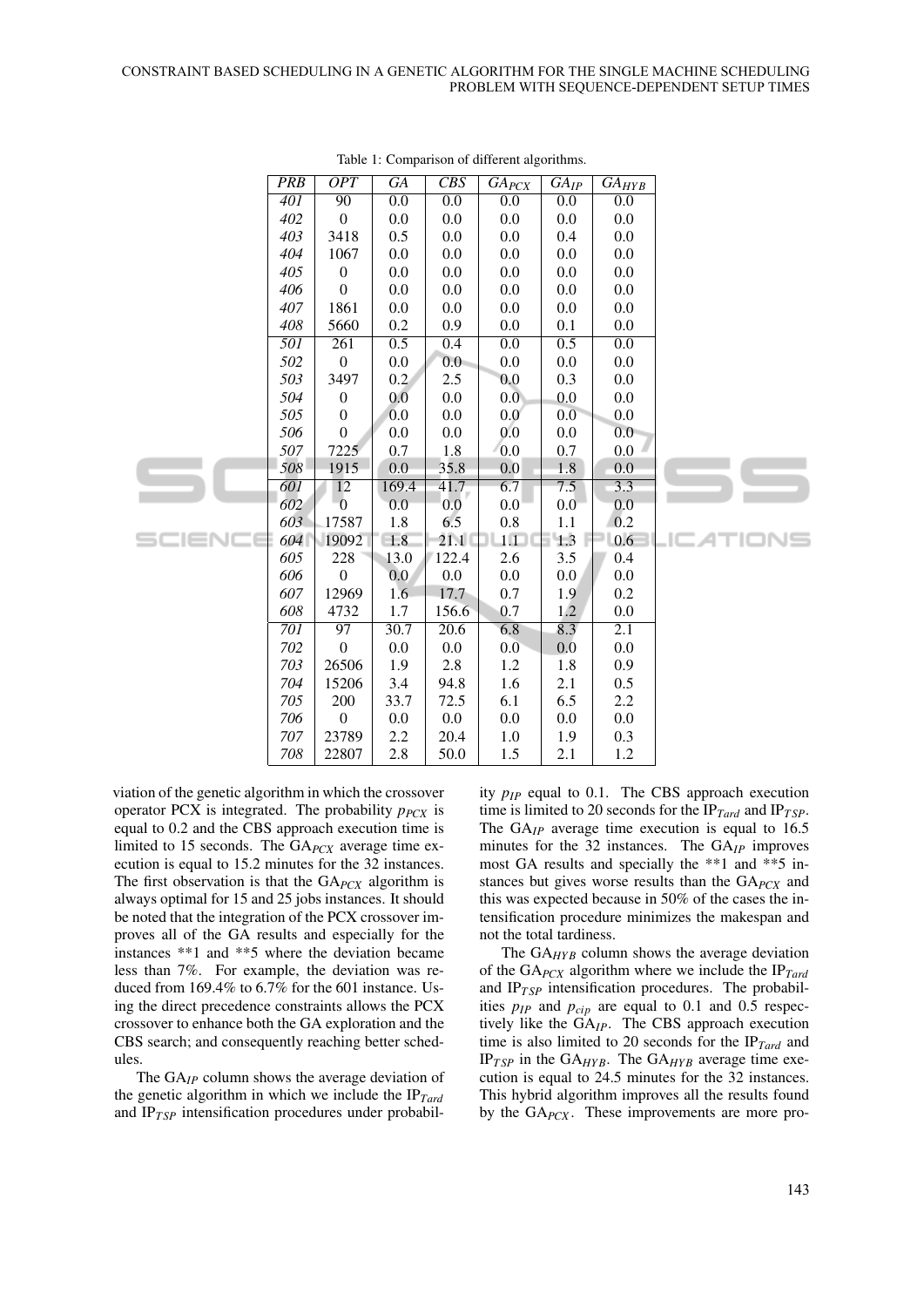nounced with the integration of local search procedures. The introduction of the two intensification procedures improves essentially the \*\*1 and the \*\*5 instances. Also, the optimal schedule is always reached by GA*HY B* for the 608 instance. The GA*HY B* found the optimal solution for all the instances at least one time and this was not the case either for GA*PCX* or GA*IP*.

The convergence of both GA and the GA*PCX* algorithms are similar. Indeed, the average convergence generation is equal to 1837 and 1845 generations for GA and GA*PCX* , respectively. Concerning the GA*IP* algorithm, the average convergence generation is equal to 1325 generations. So, we can conclude that the two intensification procedures based on the CBS approach are permitting a faster genetic algorithm convergence than the PCX crossover but achieving worse results. The GA<sub>HYB</sub> average convergence generation is equal to 825 and compared to the GA*PCX* , the introduction of the intensification procedures speeds up the convergence of the solution with reaching better results.

Exact methods are well known to be time expensive. The same applies to their hybridization of them with metaheuristics. Indeed, times execution increases significantly with such hybridization policies due to some technicality during the exchange of information between the two methods (Talbi, 2009; Talbi, 2002; Puchinger and Raidl, 2005; Jourdan et al., 2009) and this is what has been observed here. However, in this paper, the solution quality is our main concern. So, we concentrated our efforts on it.

# 5 CONCLUSIONS

In this paper, we describe the hybridization into a Genetic Algorithm of both a crossover operator and intensification process based on Constraint Based Scheduling. The PCX crossover operator uses the direct precedence constraints to improve the CBS search and consequently the schedules quality. The precedence constraints are built from the selected parents information in the reproduction process.

The intensification procedures are based on two different CBS approaches after fixing a jobs block : the first minimizes the total tardiness which represents the considered problem objective function while the second minimizes the makespan which also enhances the exploration process and is well adapted to some instances. These three policies hybridization represent the main contribution of this paper.

Compared to a simple GA, the use of the PCX crossover improves all the results but for some in-

stances the difference is still noticeable. The hybrid algorithm which uses the PCX crossover and the intensification process improves the results and speeds up the convergence of the solution. These results suggest that the latter model seems to outperform the single GA, the genetic algorithm with the hybrid PCX crossover and the genetic algorithm with the intensification process.

A possible area of research in the future would be to improve the precedence constraints quality. Indeed, it is possible to consider constraints related to a jobs set or to intervals time and indirect constraint. Another possible area for further research would be to employ a chromosome representation based on the start times of activities. Hence, it will be possible to get more accurate combination of start times.



Allahverdi, A., Ng, C., Cheng, T., and Kovalyov, M. Y. (2008). A survey of scheduling problems with setup times or costs. *European Journal of Operational Research*, 187(3):985 – 1032.

J

- Armentano, V. and Mazzini, R. (2000). A genetic algorithm for scheduling on a single machine with setup times and due dates. *Production Planning and Controly*, 11(7):713 – 720.
- Baptiste, P., LePape, C., and Nuijten, W. (2001). *Constraint-Based Scheduling : Applying Constraint Programming to Scheduling Problems*. Kluwer Academic Publishers.
- Beck, J. C. and Perron, L. (2000). Discrepancy bounded depth first search. In *CP-AI-OR'2000: Fourth International Workshop on Integration of AI and OR Techniques in Constraint Programming for Combinatorial Optimization Problems*, pages 7–17.
- Bierwirth, C., Mattfeld, D. C., and Kopfer, H. (1996). On permutation representations for scheduling problems. In *PPSN IV: Proceedings of the 4th International Conference on Parallel Problem Solving from Nature*, pages 310–318, London, UK. Springer-Verlag.
- Bigras, L., Gamache, M., and Savard, G. (2008). The timedependent traveling salesman problem and single machine scheduling problems with sequence dependent setup times. *Discrete Optimization*, 5(4):663–762.
- Du, J. and Leung, J. Y. T. (1990). Minimizing total tardiness on one machine is np-hard. *Mathematics and Operations Researchs*, 15:438–495.
- Franca, P. M., Mendes, A., and Moscato, P. (2001). A memetic algorithm for the total tardiness single machine scheduling problem. *European Journal of Operational Research*, 132:224–242.
- Fromherz, M. P. (1999). Model-based configuration of machine control software. Technical report, In Configuration Papers from the AAAI Workshop.